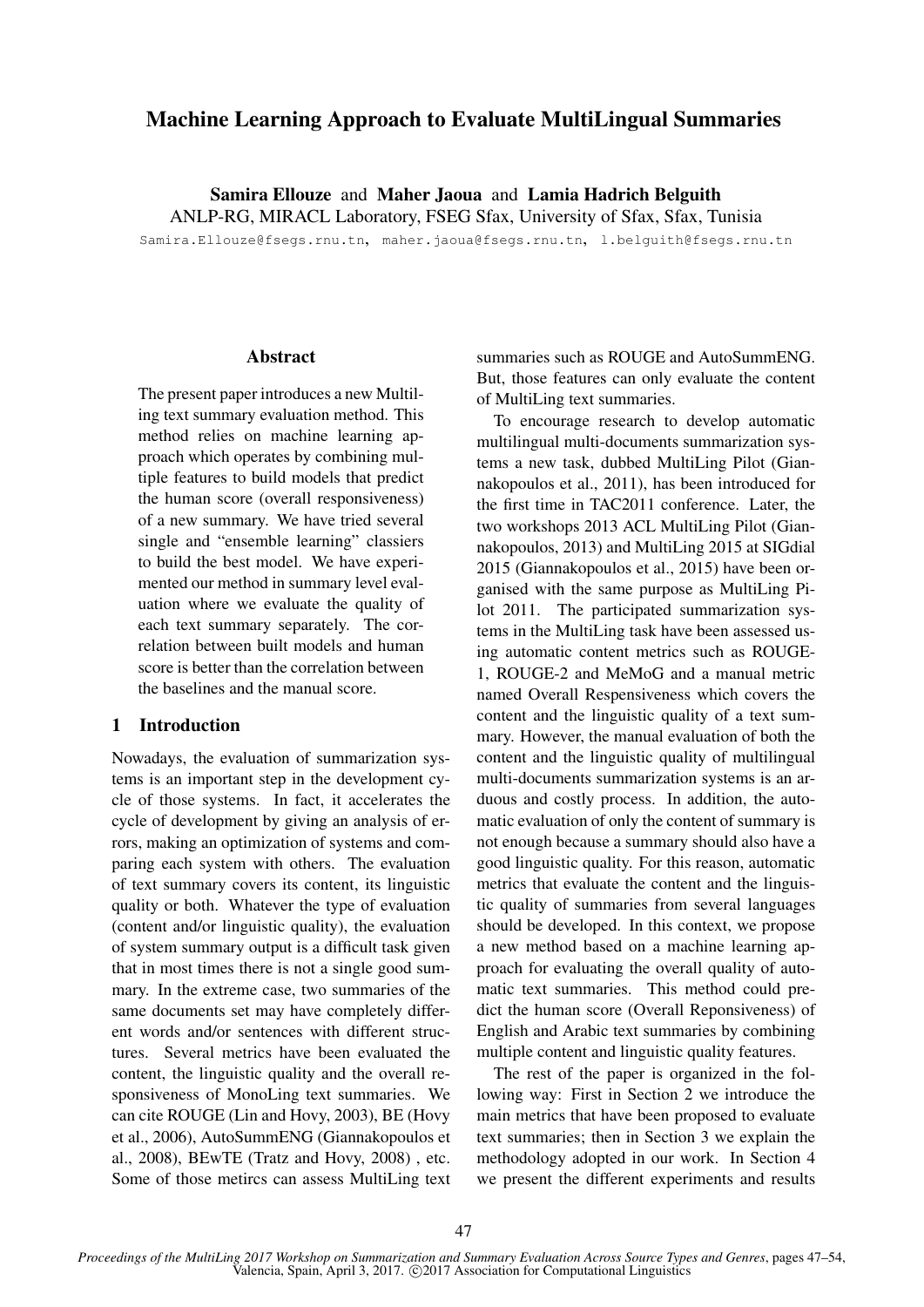for summary level evaluation. Finally, Section 5 describes the main conclusions and possible future works.

## 2 Related Works

The summary evaluation task started as Monoling evaluation task. Several manual and automatic metrics have been developed to evaluate the content and the linguistic quality of text summary. Manual evaluation is expensive and timeconsuming. Then, there is a need to assess text summaries automatically. One of the standards in automatic evaluation is ROUGE (Lin and Hovy, 2003). It measures overlapping content between a candidate summary and reference summaries. ROUGE metric scores are obtained through the comparison of common words: N-grams. Later, Giannakopoulos et al. (2008) introduced Auto-SummENG metric, which is based on statistical extracting of textual information from the summary. The information extracted from the summary, represents a set of relations between ngrams in this summary. The n-grams and the relations are represented as a graph where the nodes are the N-grams and the edges represent the relations between them. The calculation of the similarity is performed by comparing the graph of the candidate summary with the graph of each reference summary. In a subsequent work, (Giannakopoulos and Karkaletsis, 2010) have presented Merge Model Graph (MeMoG) which is another variation of AutoSummENG based on n-gram graphs. This variation calculates the merged graph of all reference summaries. Then, it compares the candidate summary graph to the merged graph of reference summaries. Afterwards, the SIMetrix (Summary Input similarity Metrics) measurement was developed by (Louis and Nenkova, 2013); it assesses a candidate summary by comparing it with the source documents. The SIMetrix computes ten measures of similarity based on the comparison between the source documents and the candidate summary. Among the used similarity measures we cite the cosine similarity, the divergence of Jensen-Shannon, the divergence of Kullback-Leibler, etc.

Recently, (Giannakopoulos and Karkaletsis, 2013) proposed NPowER (N-gram graph Powered Evaluation via Regression) metric, which presents a combination of AutoSummENG and MeMoG. They build a linear regression model that pre-

dicts a manual (human) score. All the above metrics (ROUGE, AutoSummENG, NPowER and SIMetrix) are used in monolingual and multilingual summary evaluation. Same of those metrics are adapted to multilingual evaluation while others (i.e. AutoSummENG) can from the beginning, support multilingual evaluation.

## 3 Proposed Method

From Table 1, we notably remark that in the Arabic language, the correlation between ROUGE-2 and Overall Responsiveness is very low. In addition, almost no correlation exists between MeMoG, AutoSummENG, NPowER and Overall Responsiveness for the Arabic language. Perhaps, this is due to the complexity of the Arabic language structure. For the English language, we note that the correlation between automatic metrics and Overall Responsiveness is better than for the Arabic language but it still low. This motivated us to combine those automatic metrics in order to predict Overall Responsiveness. So, the combination of those metrics will give better correlation. In addition, the Overall Responsiveness score is a real number between 1 and 5 which assesses the content and the linguistic quality of a text summary. This means that we should combine multiple features related to the content and the linguistic quality of a summary. For this reason we have added multiple syntactic features. Then, a predictive model for each language is built by combining multiple features.

The basic idea of the proposed evaluation methodology is based on the prediction of the human grade score (Overall Responsiveness) (Dang and Karolina, 2008) for a candidate summary in Arabic or English languages. This prediction is obtained by the extraction of features from the candidate summary itself, from comparing the candidate summary with the source documents or with reference summaries. To obtain the predictive model for each language, extracted features are combined using a linear regression algorithm. In the following subsections, we will first give the list of used features, then we move to the description of the combination scheme.

## 3.1 Used features

In the proposed method we use several classes of features that are related to the content and the linguistic quality of a text summary. The list of used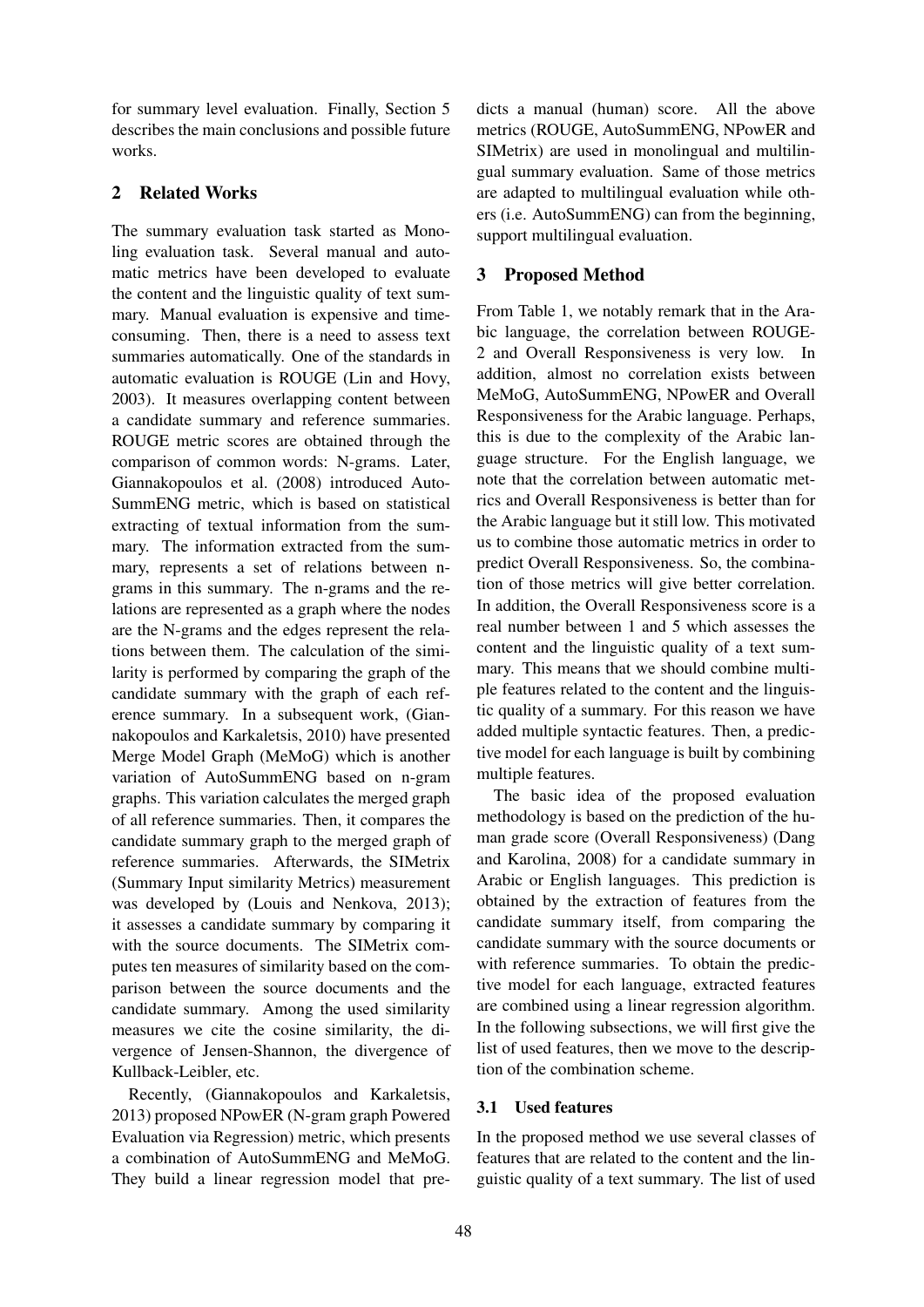Table 1: Kendall's Tau Correlation Between Gradings (R2, MeMoG, AutoSummENG, NPowER and OR) with p-value  $< 0.1$  from MultiLing 2013 corpus

| 0.029<br>Arabic<br>0.125<br>0.018  | NPowER <sup>*</sup> to OR |
|------------------------------------|---------------------------|
|                                    | 0.031                     |
| English<br>0.202<br>0.239<br>0.216 | 0.234                     |

<sup>∗</sup> we give the kendall correlation for MeMoG, AutoSummENG and NPowER with parameters: minimum length of N-grams = maximum length of N-grams  $=$  window size $=$ 3

#### features are:

- ROUGE Scores: ROUGE scores are designed to evaluate the content of a text summary. They are based on the overlap of words N-grams between a candidate summary and one or more reference summaries. According to (Conroy and Dang, 2008), ROUGE variants which take into account large contexts may capture the linguistic qualities of the summary such as some grammatical phenomena. We mean that ROUGE variants that use bigrams, trigrams or more can capture some grammatical phenomena from the well formation of reference sentences. For this reason, we include ROUGE scores which take into account large contexts in the ROUGE feature class:ROUGE-1 (R1), ROUGE-2 (R2), ROUGE-3 (R3), ROUGE-4 (R4) and ROUGE-5 (R5) which calculate respectively words overlaps of bigrams, trigrams, 4-grams and 5-grams.
- AutoSummENG, MeMoG and NPowER scores: Those three scores are based on Ngrams graph (Giannakopoulos and Karkaletsis, 2010) are used to assess the content and the readability of a summary. To calculate these scores, we should adjust three parameters: minimum length of N-grams, maximum length of N-grams and window size between two N-grams. In our experiments, we have used three configurations for each score. The first configuration gives 1 to minimum length of N-gram, 2 to maximum length of N-gram and 3 to window size. The second configuration assigns 3 to minimum length of Ngram, 3 to maximum length of N-gram and 3 to window size. Finally, the third one attributs 4 to minimum length of N-gram, 4 to maximum length of N-gram and 3 to window size. In fact, because Overall responsivness scores evaluate the content and the linguistic quality of summary, we have chosen the first configuration to assess the con-

tent and the two other configurations to capture some grammatical phenomena from the well formation of reference sentences. We have assumed that also for those scores configurations which take into account large contexts may capture the linguistic qualities of the summary.

- SIMetrix scores: we have used the following six scores calculated by SIMetrix (Louis and Nenkova, 2013) : the Kullback-Leibler (KL) divergence between the source documents (SDs) and the candidate summary (CS) (KLInputSummary), the KL divergence between the CS and the SDs (KLSummaryInput), the unsmoothed version of Jensen Shannon divergence between the SDs and the CS (unsmoothedJSD) and the smoothed one (smoothedJSD), the probability of uni-grams of the CS given SDs (unigramProb), multinomial probability of the CS given SDs (multinomialProb).
- Syntactic features: the syntactic structure of sentences is an important factor that can determine the linguistic quality of texts. (Schwarm and Ostendorf, 2005) and (Feng et al., 2010) used syntactic features to gauge the readability of text as assessment of reading level. While (Kate et al., 2010) used syntactic features to predict linguistic quality of natural-language documents. We implement some of these features using the Stanford parser (Klein and Manning, 2003). We calculate the number and the average number of noun phrases (NP), verbal phrases (VP) and prepositional phrases (PP). The average number of each of the previous phrases is calculated as the ratio between the number of one of the previous phrase type and the total number of sentences.

## 3.2 Combination scheme

Before building a predictive model, we should first calculate the values of all the features.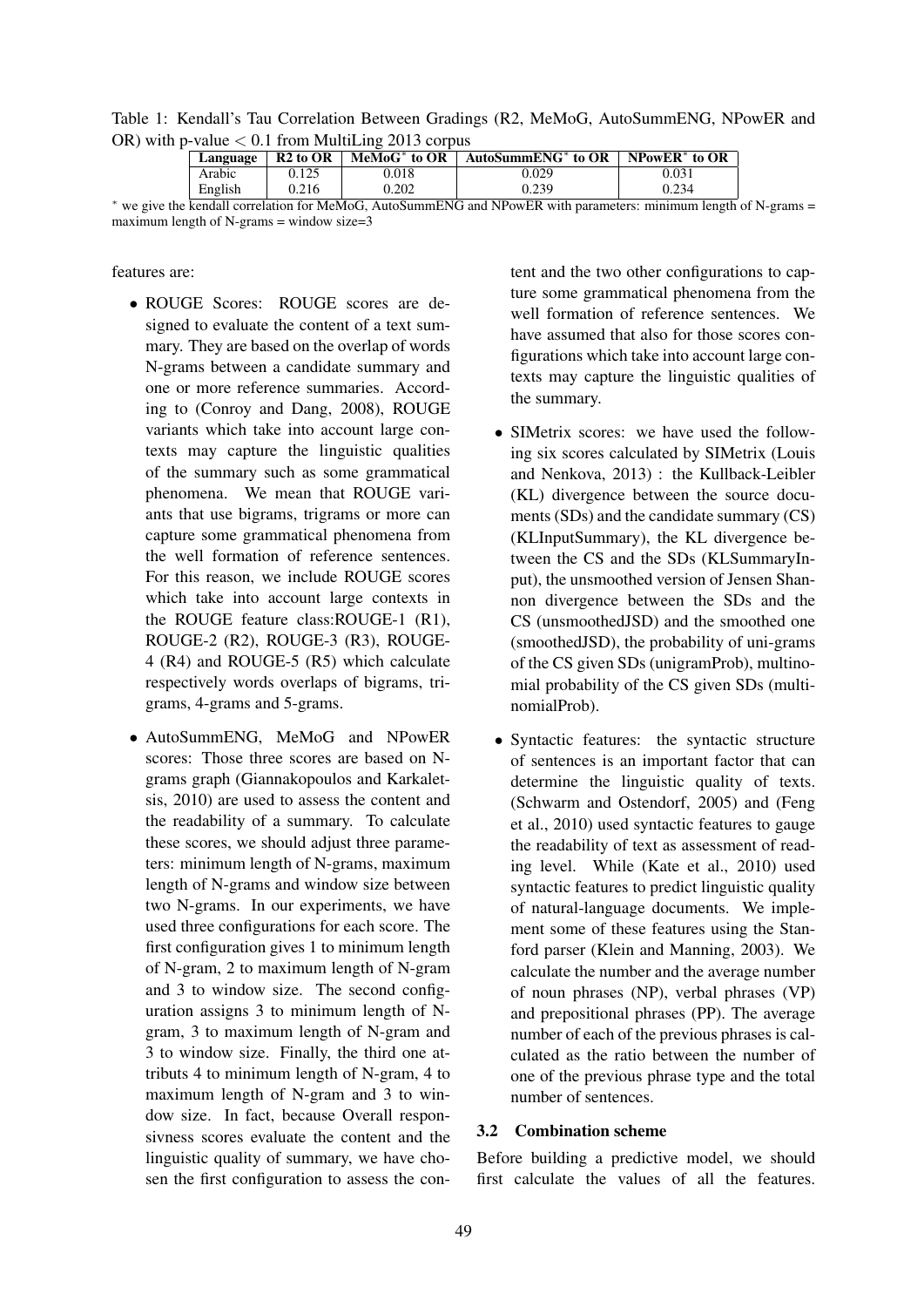Then, We select the relevant ones using "wrapper method"(Kohavi and John, 1997). This method evaluates subsets of features which allows to detect the possible interactions between features. It evaluates the performance of each subset of features, then it gives as a result the best one. This does not mean that the other features are not good, but it means that the combination of features from the best subset gives the best performance.

Now, to build the predictive model (combination scheme) for a language, we have used several basic (single algorithms) and "ensemble learning" algorithms, implemented by the Weka environment (Witten et al., 2011), using a regression method. For basic algorithms we use "GaussianProcesses", LinearRegression and SMOReg. For "ensemble learning" algorithms, we use "Bagging" (Breiman, 1996), "AdditiveRegression"(Friedman, 1999), "Stacking" (Wolpert, 1992) and "Vote" (Kuncheva, 2004).

After testing the algorithms, we adopt the one that produces the best predictive model. The validation of each model is performed by two methods: cross-validation method with 10 folds and supplied test set method.

## 4 Evaluation

## 4.1 Corpus

In this article, we use the TAC 2011 MultiLing Pilot 2011 corpus (Giannakopoulos et al., 2011) and the MultiLing 2013 corpus (Giannakopoulos, 2013). The two corpus involve the source documents, peer summaries, model summaries and automatic and manual evaluation results. The first corpus is available in 7 languages. We use only the Arabic and English documents. For Arabic languages, there are seven participating systems and two baseline systems. While for English language, there are eight participating systems and two baseline systems. For each language, source documents are divided to ten collections of newspaper articles. Each collection includes ten articles related to the same topic. Each collection has three model (human) summaries. Each summarization system is invited to generate a summary for each collection of documents. For MultiLing 2013 corpus, This corpus is available in 10 languages. We use only the Arabic and English documents. For each collection, there are eight participating systems, two baseline systems and 15 collections of newspaper articles. Each collection includes ten

articles related to the same topic. Each summarization system is invited to generate a summary for each collection.

#### 4.2 Experiments and results

We have experimented our method in summary level evaluation (Micro-evaluation). At this level, we take, for each Summarizer system, each produced summary in a separate entry. It is worth mentioning that this evaluation level is more difficult than system level evaluation (i.e. where the average quality of a summarizing system is measured) even for MonoLingual summary evaluation (Ellouze et al., 2013), (Ellouze et al., 2016). For each language, we have tested several single and "ensemble learning" classifiers integrated on Weka environment and based on regression method like GaussianProcesses, linearRegression, vote, Bagging, etc.

We validate our models using cross-validation with 10 folds and using supplied test set. For cross-validation method, we have calculated the features from "MultiLing 2013" corpus. While, for supplied test set method we have used "MultiLing 2013" corpus as training set and "MultiLing Pilot TAC'2011" corpus as testing set. We have chosen to train our models on "MultiLing 2013" corpus because we have more summaries in this corpus (150 summaries for Arabic and 149 for English). To evaluate the proposed method, we study the correlation of Pearson (Pearson, 1895), Spearman (Spearman, 1910) and Kendall (Kendall, 1938) between the manual scores (Overall Responsiveness) and the scores produced by the proposed method. Furthermore, we report the "Root Mean Squared Error" (RMSE) measure generated by each model. This measure is based on the difference between the manual scores (Overall responsiveness) and the predicted scores.

#### Arabic Summary Evaluation

We begin with the experiments performed with Arabic language. The selected features for Arabic models are: autosummeng<sub>443</sub>, unsmoothed-JSD, unigramProb, multinomialProb, ROUGE-3 and number of NP phrases in the summary. The Pearson, the Spearman and the Kendall Correlations and the root mean square error (RMSE) generated by each classifier for Arabic language are presented in Table 2.

Table 2 shows the performance of the selected features in building the predictive models using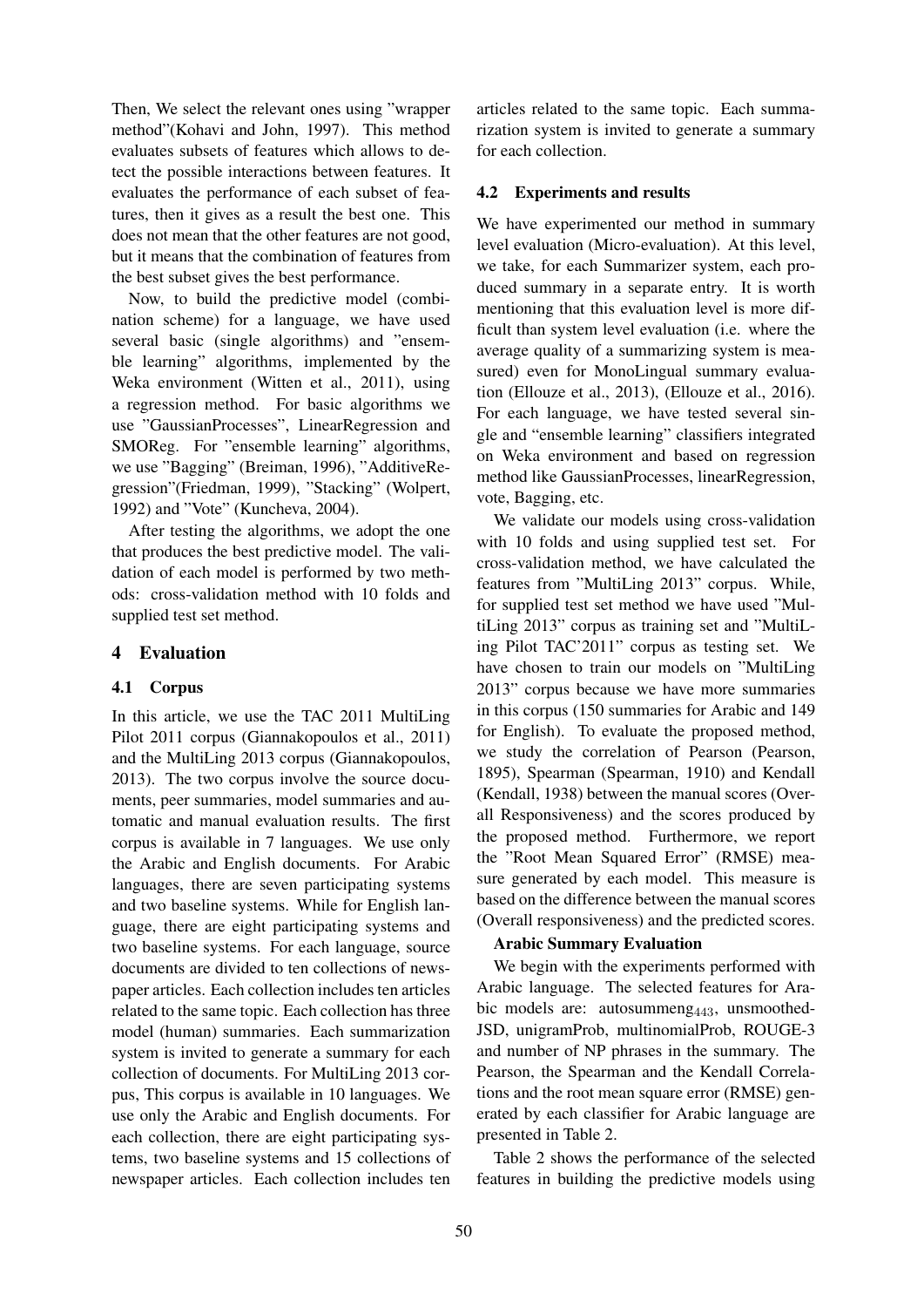| <b>Classifiers</b>              |        | <b>Cross-validation</b> |         |             | Supplied test set |          |         |             |  |  |
|---------------------------------|--------|-------------------------|---------|-------------|-------------------|----------|---------|-------------|--|--|
| <b>Single classifiers</b>       |        |                         |         |             |                   |          |         |             |  |  |
|                                 | Peason | Spearman                | Kendall | <b>RMSE</b> | Peason            | Spearman | Kendall | <b>RMSE</b> |  |  |
| <b>GaussianProcesses</b>        | 0.329  | 0.328                   | 0.236   | 0.696       | 0.224             | 0.229    | 0.163   | 0.591       |  |  |
| LinearRegression                | 0.306  | 0.292                   | 0.207   | 0.708       | 0.196             | 0.197    | 0.148   | 0.647       |  |  |
| SMOReg                          | 0.299  | 0.304                   | 0.216   | 0.711       | 0.128             | 0.181    | 0.142   | 0.632       |  |  |
| "Ensemble learning" classifiers |        |                         |         |             |                   |          |         |             |  |  |
| AdditiveRegression              | 0.337  | 0.327                   | 0.232   | 0.697       | 0.185             | 0.194    | 0.150   | 0.643       |  |  |
| Vote                            | 0.320  | 0.330                   | 0.236   | 0.705       | 0.212             | 0.226    | 0.169   | 0.650       |  |  |
| Bagging                         | 0.330  | 0.335                   | 0.239   | 0.700       | 0.185             | 0.218    | 0.160   | 0.637       |  |  |
| Stacking                        | 0.308  | 0.322                   | 0.228   | 0.701       | 0.217             | 0.232    | 0.172   | 0.625       |  |  |

Table 2: Pearson, Spearman and Kendall Correlations with Overall Responsiveness and RMSE (between brackets) for Various Single and Ensemble learning Classifiers for Arabic language

several single and ensemble learning classifiers. In the case of cross validation method, the results show that the model built from the "ensemble learning" classifier "Bagging" produced the best Kendall (0.239) and Spearman (0.335) correlations, "AdditiveRegression" produced the best Pearson (0.337) correlation while the "GaussianProcesses" have produced the lowest RMSE (0.696). In the case of supplied test set method, Table 2 indicates that the best "ensemble learning" classifier is the "Stacking" which provides a model having a Kendall correlation of 0.171 and a Spearman correlation of (0.232) while the "GaussianProcesses" have produced the best Pearson (0.224) correlation and the lowest RMSE. Another notable observation is that the correlation using cross-validation is more important than using supplied test set. Whereas, the RMSE using supplied test set is lower than using cross-validation. This means that the error between the predictive values and the actual values is less important using supplied test set. The decrease of correlation between the cross-validation method and the supplied test set method needs to be studied further in future works.

We pass now to the comparison between the performance of the best obtained model and the baseline metrics that were adopted by the MultiLing workshop such as R-2, MeMoG and also we add the best variant of each of the three other famous metrics AutoSummENG, NPoWER and SIMetrix. Table 3 details the different correlations and RMSEs of baseline metrics and our different experimentations.

From Table 3, the model built from the combination of selected features has the best correlation and RMSE comparing to baselines. When observing the Table 3, we see the gap between

baseline metrics and the model build from selected features. In addition, we notice the decrease of correlation on both methods of validation (crossvalidation, supplied test set), when we tried to remove one of the classes of features. Moreover, we remark that removing SIMetrix metric from the selected features have a big effect on its correlation with Overall Responsiveness when using supplied test set as validation method.

Besides, we note that the correlation of the best model with Overall Responsiveness is low, while it is more important than the correlation of baselines. This may be due to the small set of the observations per Arabic language. We need a larger set of observations to determine the best combination of features and to have better correlation. Furthermore, perhaps, this is due to the complexity of the Arabic language structure which is an agglutinative language where agglutination (Grefenstette et al., 2005) occurs when articles, prepositions and conjunctions are attached to the beginning of words and pronouns are attached to the end of words. This phenomenon can greatly influence the operation of comparing the candidate summary with reference summaries. Especially when a word appears in the candidate summary without agglutination while it appears in a reference summary in an agglutinative form and vice versa.

#### English Summary Evaluation

We pass now to the different experiments performed with English language. The selected features for English models are NPowER $_{123}$ , autosummeng $_{443}$ , the number of NP phrases in the text summary, the average number of PP per sentence in a text summary. The Pearson, the Spearman and the Kendall Correlations and the rootmean-square error (RMSE) generated by each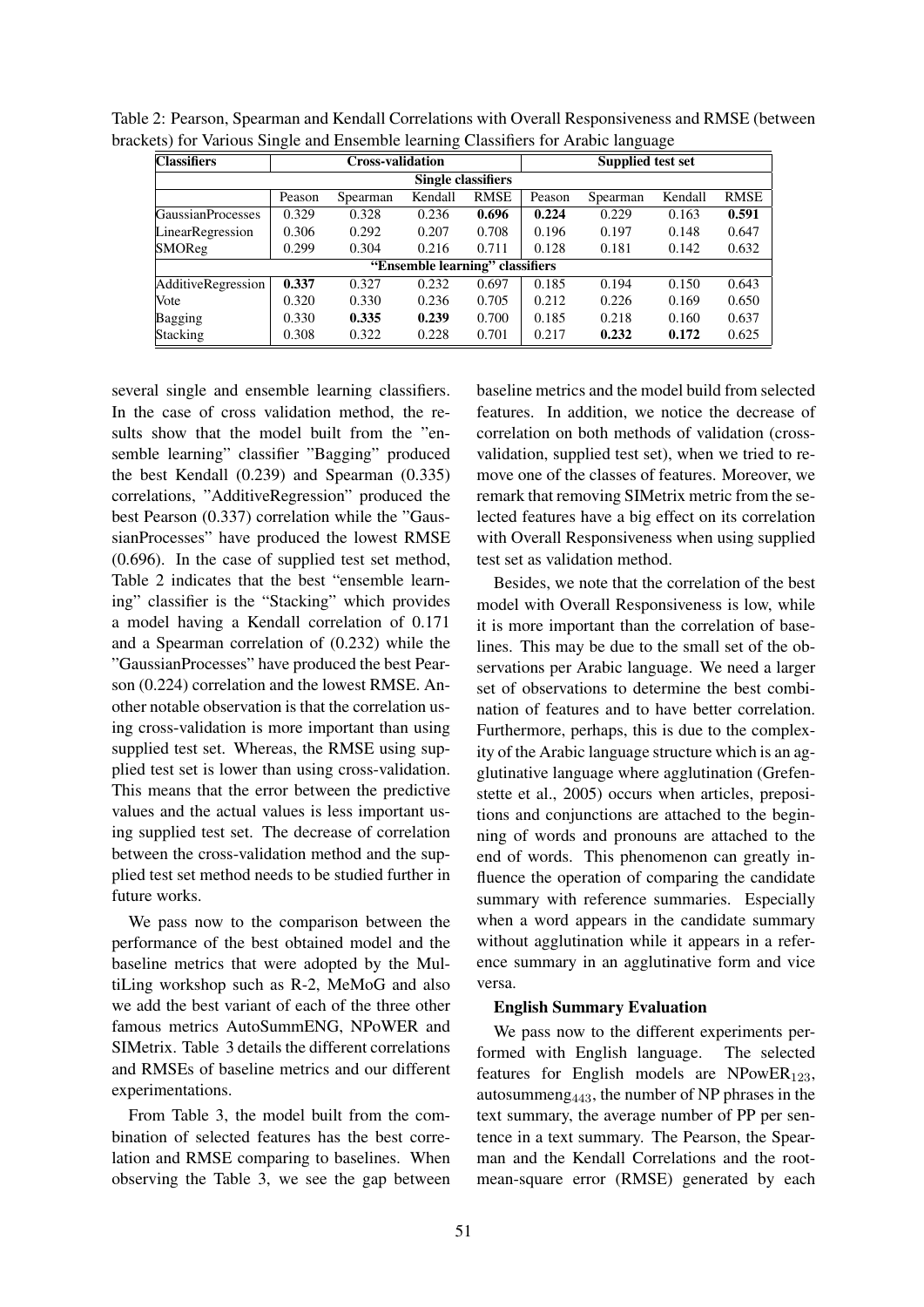| <b>Baselines</b>                  |        |                         |         |             |                   |          |         |             |  |  |
|-----------------------------------|--------|-------------------------|---------|-------------|-------------------|----------|---------|-------------|--|--|
| Score                             | Peason |                         |         |             | Spearman          | Kendall  |         |             |  |  |
| ROUGE-2                           |        | 0.164                   |         | 0.175       |                   |          | 0.125   |             |  |  |
| AutoSummEN $G_{443}$              |        | 0.055                   |         | 0.063       |                   |          | 0.045   |             |  |  |
| MeMoG <sub>443</sub>              | 0.066  |                         |         | 0.039       |                   |          | 0.03    |             |  |  |
| NPowER <sub>443</sub>             | 0.063  |                         |         | 0.064       |                   |          | 0.049   |             |  |  |
| SIMetrix_unigramProb              | 0.258  |                         |         | 0.257       |                   |          | 0.182   |             |  |  |
| <b>Our experimentations</b>       |        |                         |         |             |                   |          |         |             |  |  |
|                                   |        | <b>Cross-validation</b> |         |             | Supplied test set |          |         |             |  |  |
| Score                             | Peason | Spearman                | Kendall | <b>RMSE</b> | Peason            | Spearman | Kendall | <b>RMSE</b> |  |  |
| Combining selected features (CSF) | 0.330  | 0.335                   | 0.239   | 0.700       | 0.217             | 0.232    | 0.172   | 0.625       |  |  |
| <b>CSF</b> without ROUGE          | 0.276  | 0.298                   | 0.213   | 0.713       | 0.194             | 0.149    | 0.107   | 0.638       |  |  |
| <b>CSF</b> without AutoSummENG    | 0.315  | 0.319                   | 0.227   | 0.704       | 0.190             | 0.225    | 0.160   | 0.647       |  |  |
| <b>CSF</b> without SIMetrix       | 0.310  | 0.340                   | 0.243   | 0.717       | 0.057             | 0.048    | 0.039   | 0.646       |  |  |
| CSF without Synt Feat             | 0.285  | 0.244                   | 0.172   | 0.708       | 0.199             | 0.154    | 0.111   | 0.601       |  |  |

Table 3: Pearson, Spearman and Kendall Correlations with Overall Responsiveness Score and RMSE (between brackets) for Arabic language

classifier for English language are presented in Table 4.

Table 4 shows the performance of the selected features in building the predictive models using several single and ensemble learning classifiers for the English language. For cross validation method, the results show that the model built from the "ensemble learning" classifier "Bagging" produced the best Kendall (0.393), Spearman (0.537) and Pearson (0.529) correlations and the lowest RMSE (0.652).

For supplied test set validation method, Table 2 indicates that the best "ensemble learning" classifier in terms of correlation and RMSE is also the "Bagging". In fact, this "ensemble learning" has the best correlations (i.e. Kendall: 0.322) and the lowest RMSE (0.754). Again, we note that the correlation using cross-validation is more important than using supplied test set. The decrease of correlation between the cross-validation method and the supplied test set method can be caused by the variation of the human evaluator and/or the change of evaluation guidelines from MultiLing 2011 to MultiLing 2013.

We now move to the comparison between the performance of the best obtained model and the baseline metrics that were adopted by the MultiLing workshop such as ROUGE-2 and MeMoG and also we add the best variant of each of the three other famous metrics AutoSummENG, NPoWER and SIMetrix. Table 5 details the different correlations and RMSEs of baseline metrics, other famous metrics and our best model.

From Table 5, we see the gap between base-

line metrics and our experiments, with both validation methods. We have retained the model built from the "Bagging" classifier with both validation methods. We observe also that the elimination of one of the used classes of features decreases the correlation of the best model (built from selected features) with Overall Responsiveness and increases the RMSE. Furthermore, we note that the elimination of syntactic features class decreases enormously the correlation with the use of both methods of validation. The surprising notification is that the elimination of AutoSummENG score increases the correlation instead of decreasing it. Generally, we have noted the effect of syntactic features in the best model for both languages (Arabic, English).

## 5 Conclusion

We have presented a method for evaluating the Overall Responsiveness of text summary in both Arabic and English language. This method is based on a combination of ROUGE scores, AutoSummENG scores, MeMoG scores, NPowER scores, SIMetrix scores and a variety of syntactic features. We have combined these features using a regression method. Before building the linear regression model, we select the relevant features using the "Wrapper subset evaluator" method. The selected method includes automatic metrics and syntactic features. And generally automatic features that take into account large context are selected (autosummeng $_{443}$ , ROUGE-3, etc). This confirms the hypothesis of (Conroy and Dang, 2008) which indicates that the integration of con-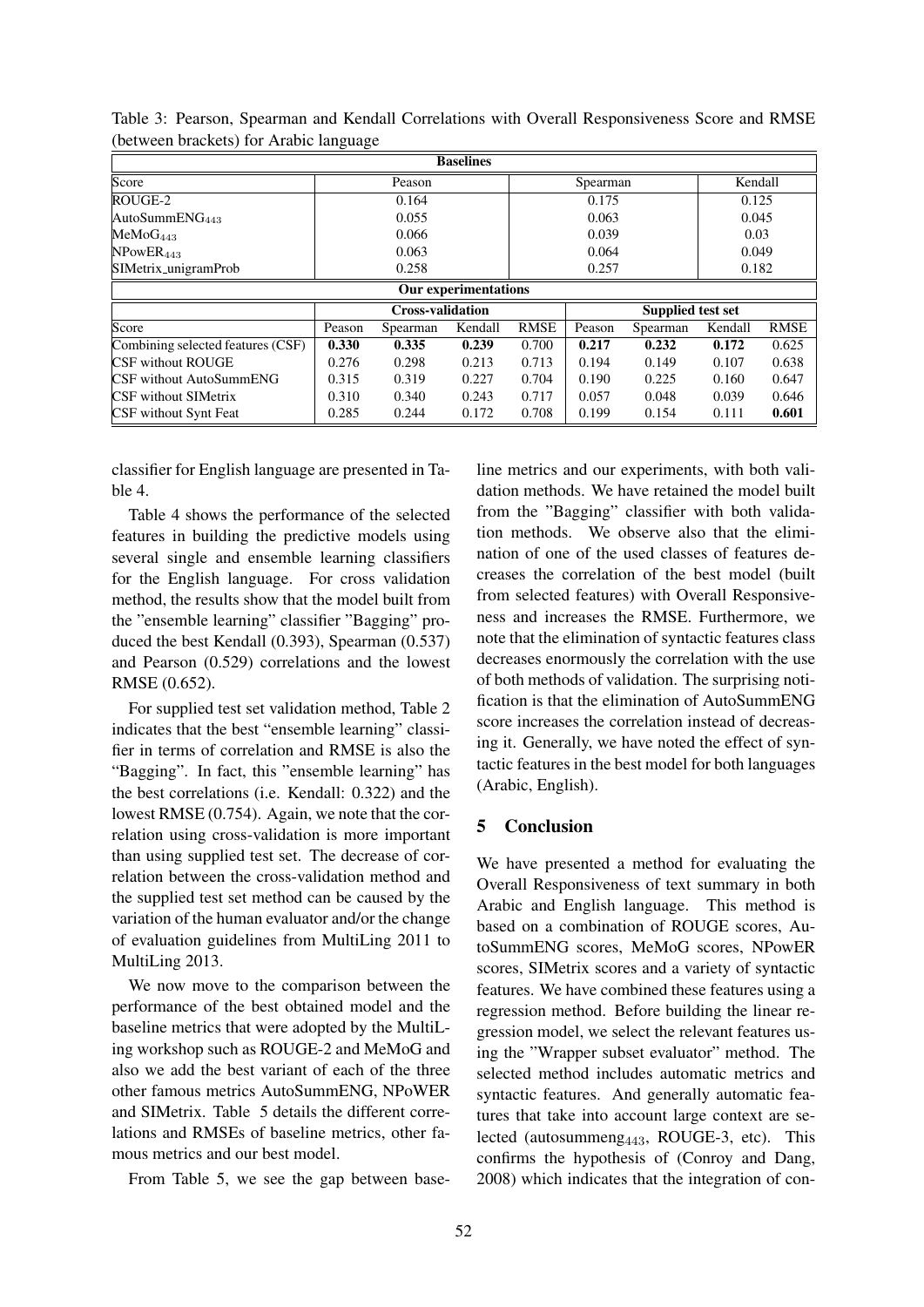| <b>Classifiers</b>              | <b>Cross-validation</b> |          |         |             | <b>Supplied test set</b> |          |         |             |  |  |  |
|---------------------------------|-------------------------|----------|---------|-------------|--------------------------|----------|---------|-------------|--|--|--|
| Single classifiers              |                         |          |         |             |                          |          |         |             |  |  |  |
|                                 | Peason                  | Spearman | Kendall | <b>RMSE</b> | Peason                   | Spearman | Kendall | <b>RMSE</b> |  |  |  |
| <b>GaussianProcesses</b>        | 0.519                   | 0.508    | 0.367   | 0.656       | 0.395                    | 0.365    | 0.258   | 0.780       |  |  |  |
| LinearRegression                | 0.514                   | 0.490    | 0.353   | 0.658       | 0.236                    | 0.384    | 0.277   | 1.542       |  |  |  |
| SMOReg                          | 0.510                   | 0.5184   | 0.375   | 0.668       | 0.372                    | 0.310    | 0.227   | 0.803       |  |  |  |
| "Ensemble learning" classifiers |                         |          |         |             |                          |          |         |             |  |  |  |
| <b>AdditiveRegression</b>       | 0.522                   | 0.499    | 0.360   | 1.092       | 0.276                    | 0.427    | 0.313   | 3.028       |  |  |  |
| Vote                            | 0.523                   | 0.522    | 0.380   | 0.661       | 0.232                    | 0.395    | 0.285   | 1.475       |  |  |  |
| Bagging                         | 0.529                   | 0.537    | 0.393   | 0.652       | 0.465                    | 0.444    | 0.322   | 0.754       |  |  |  |
| Stacking                        | 0.503                   | 0.519    | 0.379   | 0.663       | 0.372                    | 0.427    | 0.304   | 0.837       |  |  |  |

Table 4: Pearson, Spearman and Kendall Correlations with Overall Responsiveness and RMSE (between brackets) for Various Single and Ensemble learning Classifiers for English language

Table 5: Pearson, Spearman and Kendall Correlations with Overall Responsiveness Score and RMSE (between brackets) for Arabic language

| <b>Baselines</b>                  |                         |          |         |             |                   |          |         |             |  |  |
|-----------------------------------|-------------------------|----------|---------|-------------|-------------------|----------|---------|-------------|--|--|
| Score                             | Peason                  |          |         |             | Spearman          | Kendall  |         |             |  |  |
| ROUGE-2                           |                         | 0.314    |         | 0.316       |                   |          | 0.216   |             |  |  |
| AutoSummEN $G_{123}$              |                         | 0.358    |         | 0.385       |                   |          | 0.263   |             |  |  |
| MeMoG <sub>123</sub>              |                         | 0.370    |         | 0.362       |                   |          | 0.254   |             |  |  |
| NPowER <sub>123</sub>             |                         | 0.385    |         | 0.386       |                   |          | 0.266   |             |  |  |
| SIMetrix_unsmoothedJSD            | 0.235                   |          |         | 0.248       |                   |          | 0.173   |             |  |  |
| Our experimentations              |                         |          |         |             |                   |          |         |             |  |  |
|                                   | <b>Cross-validation</b> |          |         |             | Supplied test set |          |         |             |  |  |
| Score                             | Peason                  | Spearman | Kendall | <b>RMSE</b> | Peason            | Spearman | Kendall | <b>RMSE</b> |  |  |
| Combining selected features (CSF) | 0.529                   | 0.537    | 0.393   | 0.652       | 0.465             | 0.444    | 0.322   | 0.754       |  |  |
| <b>CSF</b> without AutoSummENG    | 0.466                   | 0.459    | 0.333   | 0.680       | 0.502             | 0.452    | 0.335   | 0.802       |  |  |
| <b>CSF</b> without NPowER         | 0.505                   | 0.498    | 0.363   | 0.663       | 0.310             | 0.285    | 0.203   | 0.794       |  |  |
| <b>CSF</b> without Synt Feat      | 0.396                   | 0.388    | 0.267   | 0.705       | 0.377             | 0.312    | 0.236   | 0.834       |  |  |

tent scores which take into account large context may captivate some grammatical phenomena.

To evaluate our method, we have compared the correlation of the best model (built with selected features) and of baselines with manual Overall Responsiveness.We have tested two methods of validation of predictive models : cross validation with 10 folds and supplied test set. The results show that, in both languages, the correlation of the best model with Overall Responsiveness is low, while it is more importante then the correlation of baselines. This may be due to the small set of the observations per language. We need a larger set of observations to determine the best combination of features and to have better correlation. Moreover, we note that the correlation using crossvalidation is more important than using supplied test set. The decrease of correlation between the cross-validation method and the supplied test set method needs to be studied further in future works.

The main steps we plan to take in our future works, are the construction of predictive models for more languages and the addition of other types of features such as entities based features, part-ofspeech features, Co-reference Features, shallow features, etc.

#### References

- Leo Breiman. 1996. Bagging predictors. *Machine learning*, 24:123–140.
- John M. Conroy and Hoa T. Dang. 2008. Mind the gap: Dangers of divorcing evaluations of summary content from linguistic quality. In *Proceedings of the* 22nd *International Conference on Computational Linguistics (Coling 2008)*, pages 145–152.
- H. Trang Dang and Owczarzak. Karolina. 2008. Overview of the tac 2008 update summarization task. In *In TAC 2008 Workshop - Notebook papers and results*, pages 10–23.
- Samira Ellouze, Maher Jaoua, and Lamia Hadrich Belguith. 2013. An evaluation summary method based on a combination of content and linguistic metrics. In *Proceedings of the International Conference Recent Advances in Natural Language Processing(RANLP)*, pages 245–251, Hissar, Bulgaria.